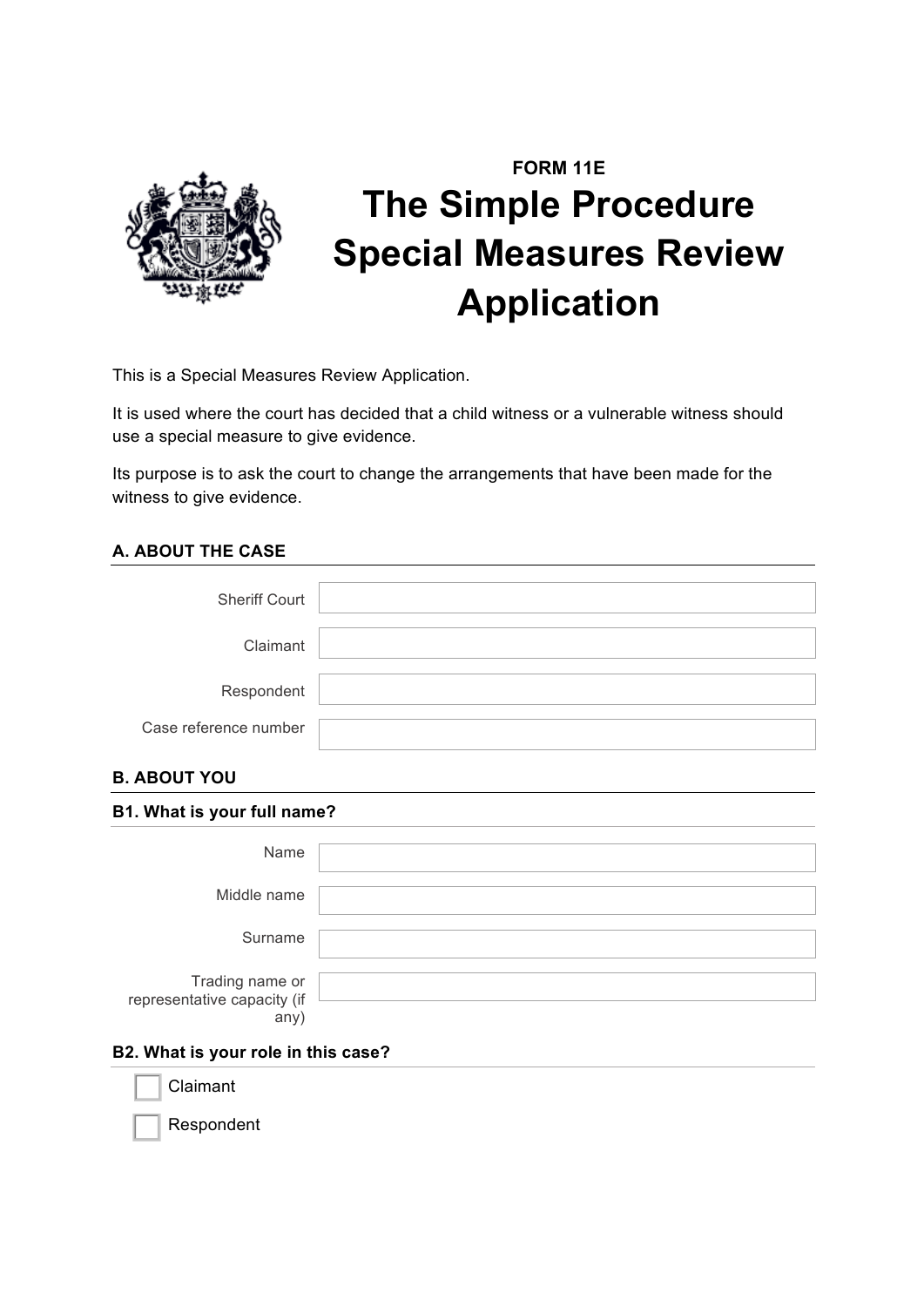## **C. ABOUT THE WITNESS**

| C1. What is the full name of the witness? |  |  |
|-------------------------------------------|--|--|
| Name                                      |  |  |
| Middle name                               |  |  |
| Surname                                   |  |  |
|                                           |  |  |

#### **C2. Is the witness a child witness or a vulnerable witness?**

Vulnerable witness

#### **C3. What special measures has the court authorised to be used in taking the evidence of the witness?**

! Select as many special measures as the court has authorised. allowing the witness to give evidence before an independent person allowing the witness to give evidence by live television link allowing the witness to use a screen while giving evidence allowing the witness to be supported by someone while giving evidence

## **D. THE APPLICATION**

#### **D1. How should the court change the current arrangements?**

! Set out the changes you want the court to make.

The court may:

- − vary a special measure
- − add a new special measure
- − substitute a new special measure for an existing one
- − delete a special measure
- − revoke the order authorising the use of special measures entirely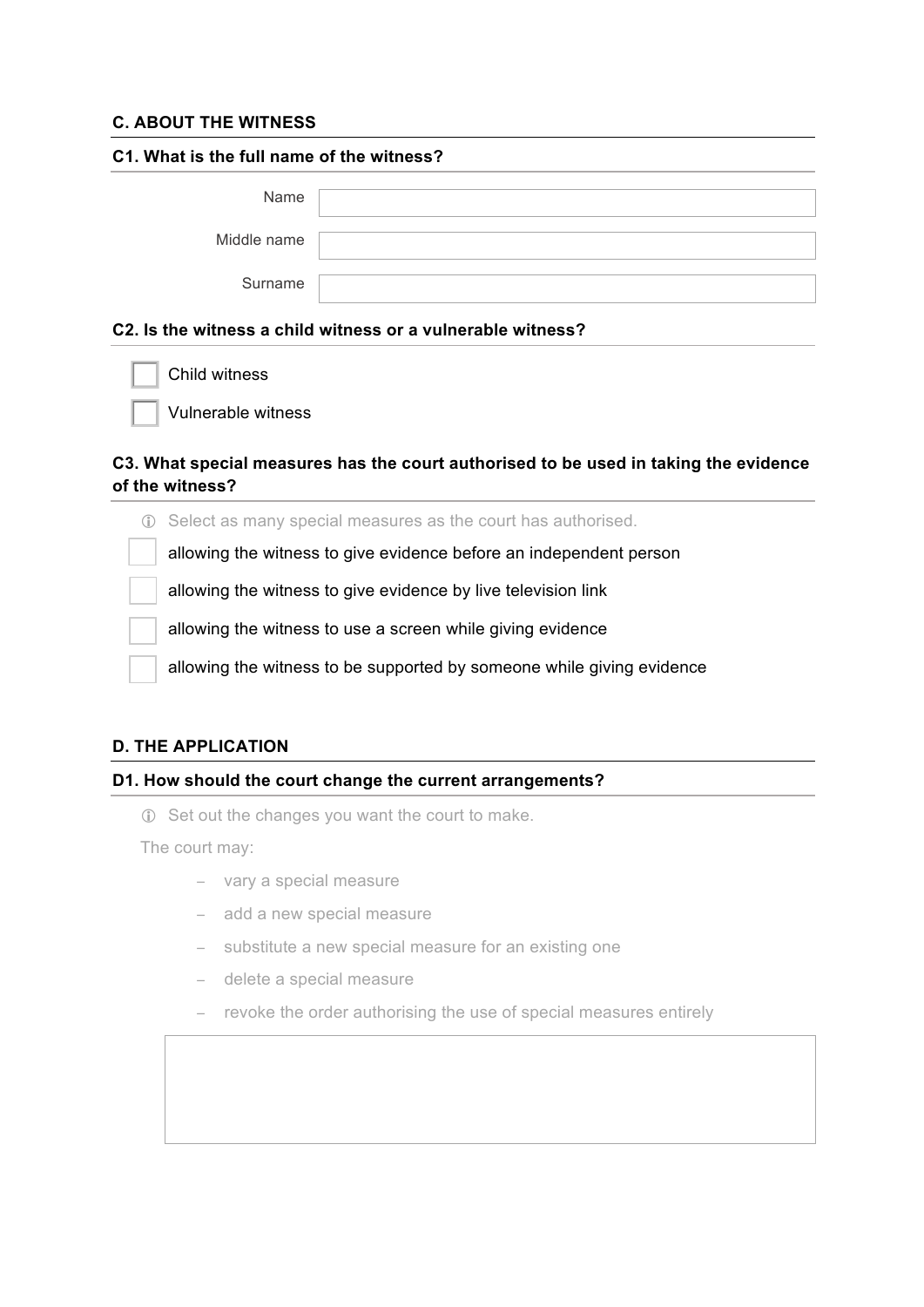## **D2. Why do you think the proposed changes would be most appropriate for taking the evidence of the witness?**

## **D3. When was this Application sent to the court?**

! Set out the date on which the Application was sent to the court (i.e. the date on which the email was sent, or the date on which the notice was posted).

# **E. VIEWS OF THE WITNESS**

- ! In completing this Application, you must take into account the views of the witness.
- ! You only need to complete E4 if the witness is a child witness.
- ! The parent of a child witness is any person who has parental responsibilities within the meaning of section 1(3) of the Children (Scotland) Act 1995.
- ! Section 15(3)(a) of the Vulnerable Witnesses (Scotland) Act 2004 says that a child witness is presumed to be of sufficient age and maturity to form a view if aged 12 or older.
- $\odot$  Section 15(3)(b) says that if the views of the child witness and the views of the witness's parent are inconsistent, the views of the witness are to be given greater weight.

## **E1. Has the witness expressed a view about the proposed changes to how they should give evidence?**





! If the answer is 'no', complete E2.